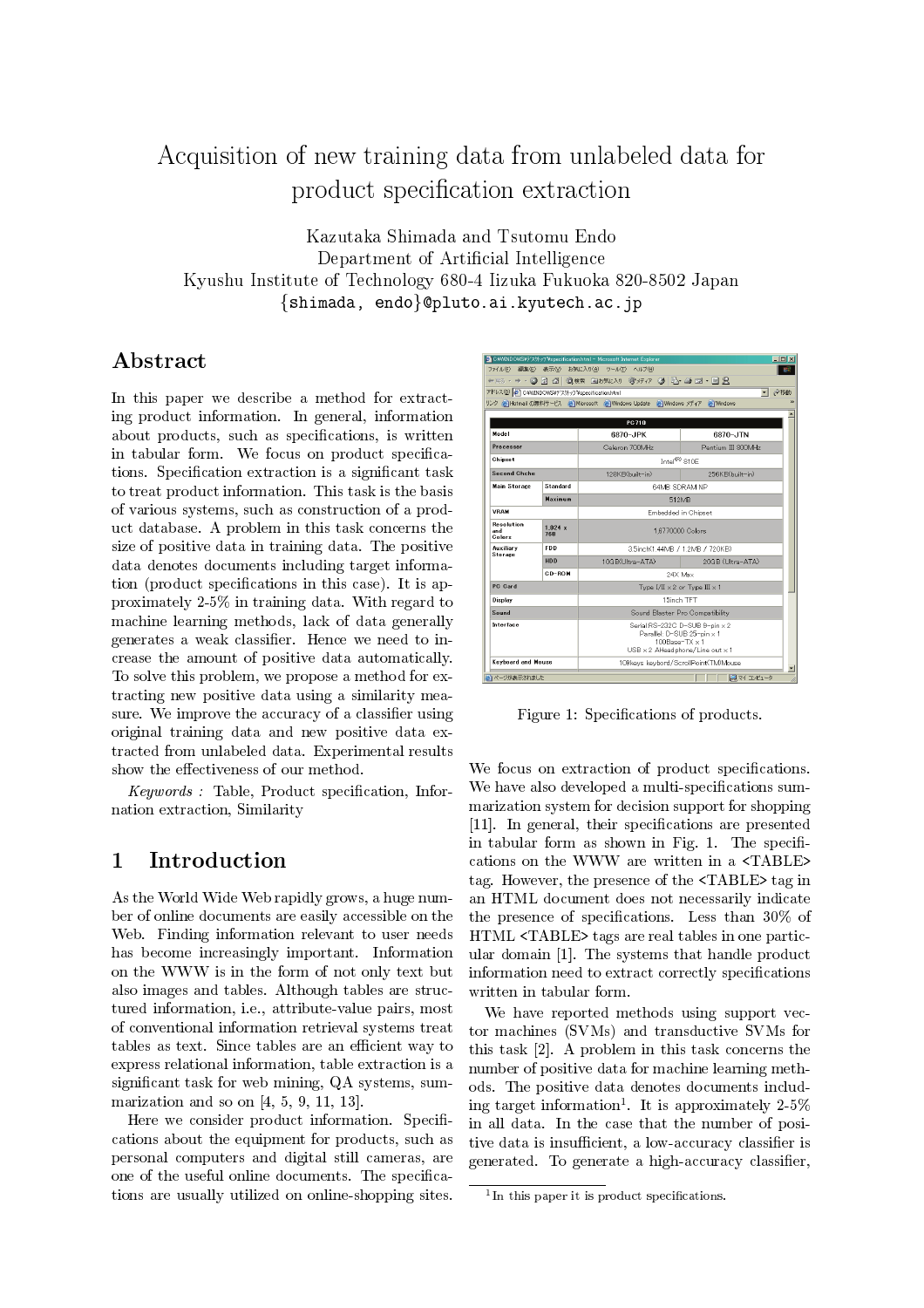machine learning methods require a large amount of training data. However, collecting the training data by hand is costly. To solve this problem, we need to increase the amount of positive data automatically. In this paper, we propose a method for extracting new training data from an unlabeled data set using a similarity measure. We improve the performance of a classifier using a small training data set and the extracted data. We evaluate the effectiveness of the proposed method by applying to documents of specifications of PCs, digital still cameras and printers. We compare SVMs and TSVMs using our method with original SVMs and TSVMs.

#### $\overline{2}$ **Related Work**

This paper focuses on product specification extraction, namely extraction of particular tables. There are several approaches to extract information using document structures such as itemization and tabular form. Traditionally, they handle a document image or plain text  $[3, 8, 9]$ .

On the other hand, there are several approaches to treat HTML-based tables. Ital et al. have reported a method for information extraction from HTML pages and integration [5]. They did not, however, discuss a method for extracting tables. Although Chen et al. have reported a method for extracting tables from HTML documents, they employed heuristic rules for table extraction [1]. Constructing rules by handwork is costly. We have reported a method for table extraction using Bayes' rule [10]. Wang et al. have evaluated a table extraction task by machine learning based approaches: decision tree learning and SVMs [14]. These studies did not, however, discuss the reduction of the training data. Yoshida et al. have proposed a method for table structure recognition using an unsupervised method that was achieved by utilizing the EM algorithm [15]. However, the accuracy was lower than the Wang's method, i.e., SVMs. Transductive SVMs (TSVMs) are a method to obtain high accuracy with a small training dataset and unlabeled data. TSVMs have been used for text classification, and have improved the performance of SVMs [6]. In this paper we improve the performance of SVMs and TSVMs by using our method.

## Classifiers and Feature Se-3 lection

In this section, we describe classifiers for product specification extraction and a method of feature selection for their classifier. We use SVMs and transductive SVMs as the classifiers.

#### $3.1$ **SVMs**

SVMs are a machine learning algorithm that was introduced by [12]. They have been applied to tasks such as face recognition and text classification. An SVM is a binary classifier that finds a maximal margin separating hyperplane between two classes. The hyperplane can be written as:

$$
y_i = \vec{w} \cdot \vec{x} + b
$$

where  $\vec{x}$  is an arbitrary data point, i.e., feature vectors,  $\vec{w}$  and b are decided by optimization, and  $y_i \in \{+1, -1\}$ . The instances that lie closest to the hyperplane are called support vectors. Figure 2 (a) shows an example of the hyperplane. In the figure, solid line shows hyperplane  $\vec{w} \cdot \vec{x} + b = 0$ .

#### **Transductive SVM** 3.2

SVMs are a powerful approach for solving various classification problems. However, collecting the training data for machine learning methods is costly. SVMs can perform transduction by finding the hyperplane that maximizes the margin relative to both the labeled and unlabeled data. This solves the problem of the cost of collecting the training data. Transductive SVMs that were introduced by Joachims [6] take into account a particular test set and try to minimize misclassifications of those particular examples. They improve the performance of SVMs. The algorithm is as follows:

- 1. Train an inductive SVM on the training data.
- 2. Classify the test data by using the hyperplane.
- 3. Output the predicted classification of the test data, on the basis of the distribution of the positive and negative data.
- 4. Identify the two examples which lead to the reduction of misclassifications by changing the class labels of them.
- 5. Switch these examples and retrain them.

Figure 2 (b) shows an example of TSVMs. The dotted line in the figure is the hyperplane of an inductive SVM. Solid circles are unlabeled examples. The solid line shows the transductive classification. For our experiment, we use the  $SVM<sup>light</sup>$ system implemented by Thorsten Joachims<sup>2</sup>. We use a linear kernel for both SVMs and TSVMs in our experiment.

#### 3.3 **Feature Selection**

Our system extracts keywords as feature vectors for SVMs. Here we utilize the structure of specifications written in tabular form for the keyword

 $^{2}$ http://svmlight.joachims.org/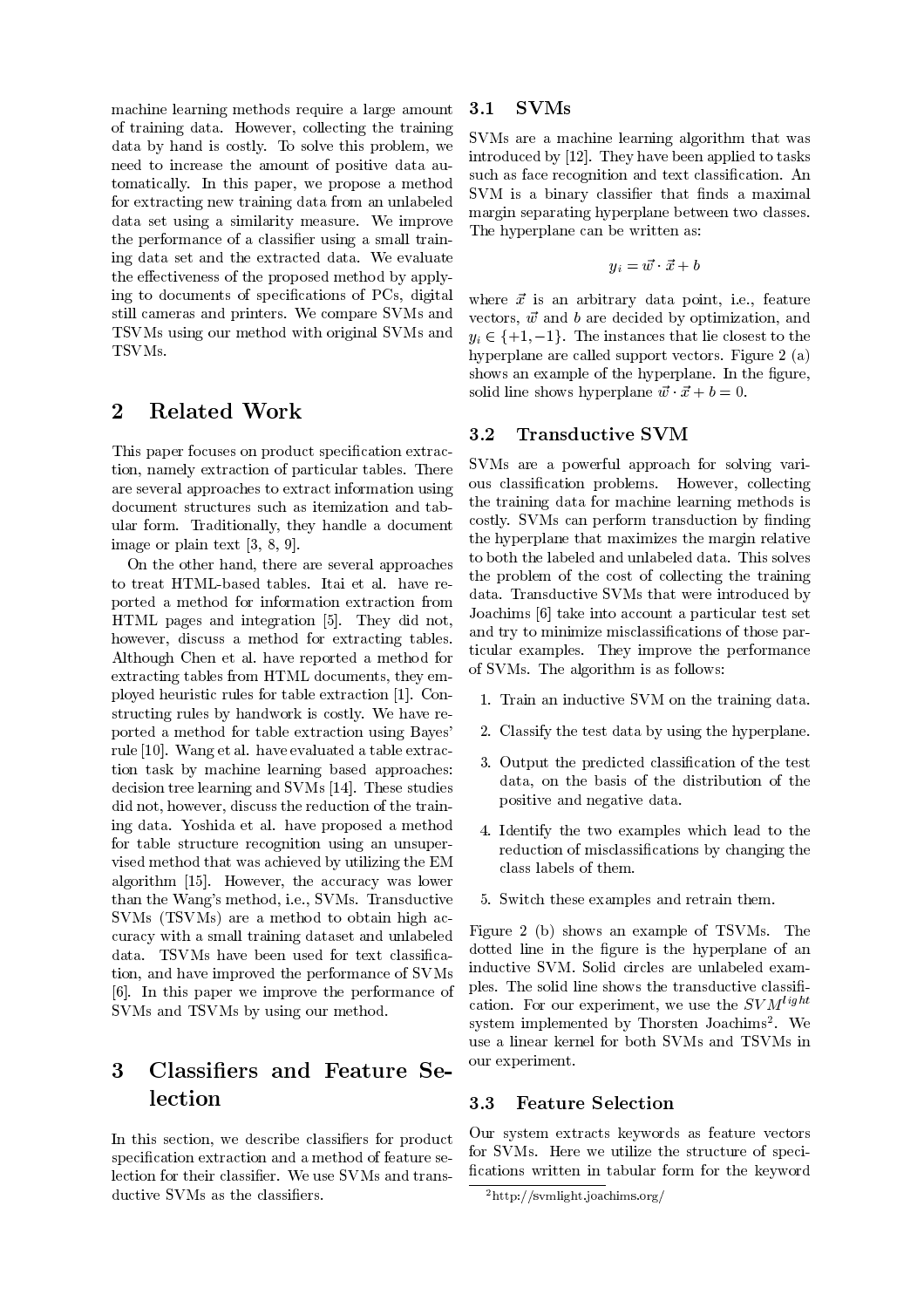

Figure 2: SVMs and transductive SVMs.

extraction. The structure is that, generally, attributes in specifications correspond to the 1st column in tables and values that belong to the attributes correspond to the rest of columns. Requirements for keyword extraction are as follows:

- 1. Words in the 1st column in a table;
- 2. Words which appear in a text of specific  $length;$
- 3. Words which appear frequently in a document including specifications or not including specifications.

We use words that satisfy these three requirements.

We handle the contents of the 1st <TD> in <TR> tags. The reason why we use only the 1st column for the keyword extraction is that words in attributes are rarely changed to other words. For example, the word "CPU" appears in attributes about most of PCs specifications. However, the values of the attribute "CPU" are often changed (Pentium  $\leftrightarrow$  Celeron, GHz  $\leftrightarrow$  MHz). Therefore words in attributes are characteristic words for detection of specifications. If the contents consist of 25 characters or less, our system extracts it as keyword candidates. The condition is heuristic. We divide the keyword candidates into words by using the Japanese morphological analyzer ChaSen [7].

Next, the system computes the weights of the keyword candidates and then extracts keywords from them, i.e., the feature selection for SVMs and TSVMs.

In this paper, we use normalized  $tf \cdot idf$  for weighting. A keyword has two indicators:  $w s^{pos}$ and  $ws^{n\bar{e}g}$ . The  $ws^{pos}$  is the weight of a keyword in  $D_{pos}$ . If a keyword appears frequently in documents that contain specifications and appears infrequently in documents that do not contain specifications, the value of  $w s^{pos}$  is high. The  $w s^{neg}$  is the weight of a keyword in  $D_{neg}$ .  $D_{pos}$  and  $D_{neg}$  are

documents including specifications and documents not including specifications respectively.

### normalized  $tf \cdot idf$

 $tf \cdot idf$  is one of the most popular method for weighting. The  $tf \cdot idf$  weight of a term in one document is the term frequency  $(tf)$  divided by its document frequency  $(idf)$ . In this paper, we employ a method derived from the normal  $tf \cdot idf$  with some adjustments. This method was used for a table detection task by Wang et al [14]. The  $tf \cdot idf$  weight of  $term_t$  in  $D_{real}$ and the weight of  $term_t$  in  $D_{no}$  are computed as:

$$
w_t^{pos} = \sum_{d_i \in D_{pos}} tf(t, d_i) \times \log(\frac{df_t^{pos}}{N_{pos}} \frac{N_{neg}}{df_t^{neg}} + 1)
$$

$$
w_t^{neg} = \sum_{d_i \in D_{neg}} tf(t, d_i) \times \log(\frac{df_t^{neg}}{N_{neg}} \frac{N_{pos}}{df_t^{pos}} + 1)
$$

where  $N_{pos}$  and  $N_{neg}$  are the number of documents in  $D_{pos}$  and  $D_{neg}$  respectively.  $df_t^{pos}$ and  $df_t^{neg}$  are the number of documents including term<sub>t</sub> in  $N_{pos}$  and  $N_{neg}$  respectively. We use cosine normalization for weighting.

$$
ws_t^{pos} = \frac{w_t^{pos}}{Norm_{pos}}, \ \ ws_t^{neg} = \frac{w_t^{neg}}{Norm_{neg}}
$$

where

$$
Norm_{pos} = \sqrt{\sum_{t \in D_{pos}} w_t^{pos} \times w_t^{pos}},
$$
  

$$
Norm_{neg} = \sqrt{\sum_{t \in D_{neg}} w_t^{no} \times w_t^{neg}}
$$

We use the words exceeding a threshold. These words are feature vectors for SVMs. The weight of a word is the value of the vector (the word).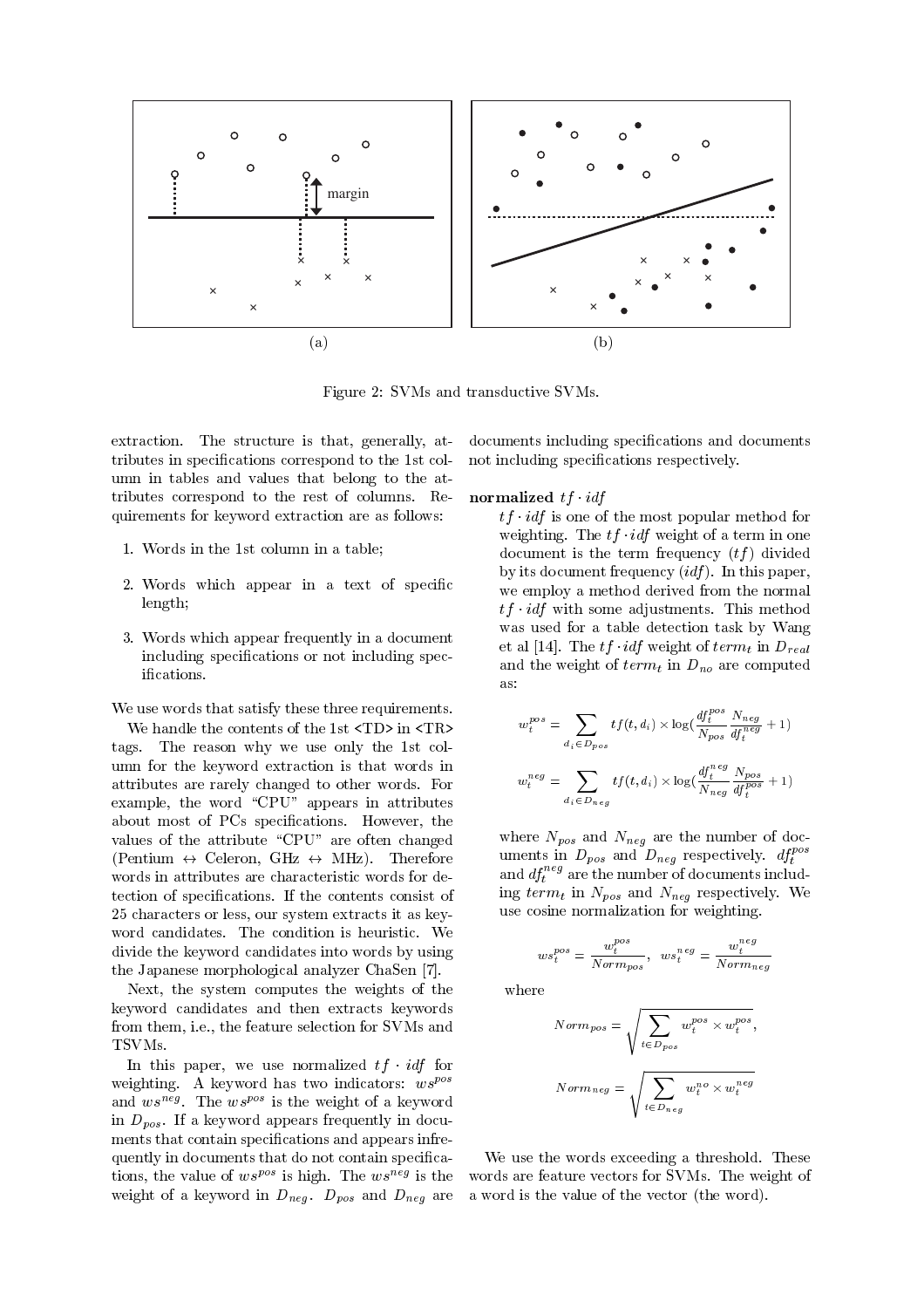

Figure 3: Outline of our process.

### **Extraction of Positive Data**  $\overline{\mathbf{4}}$ from Unlabeled Data

For a small number of training data, the size of positive data in them is a problem in this task. It is approximately  $2-5\%$  in all data. In the case that the number of positive data is insufficient, machine learning methods usually generate a lowaccuracy classifier. Therefore we need to extract more amount of positive data from unlabeled data automatically.

In this paper, we compute the degree of similarity between a positive document in training data and documents in unlabeled data. Figure 3 shows the process flow of the proposed method. Our method determines an appropriate threshold in the extraction process automatically. The algorithm is as follows:

- (1) Extract a positive document from training data.
- (2) Compute the similarity between the positive document and documents in unlabeled data. The similarity is computed as follows:

$$
sim(p_x, u_y) = \frac{\sum_{i=1}^{N} x_i \cdot y_i}{\sqrt{\sum_{i=1}^{N} x_i^2} \times \sum_{i=1}^{N} y_i^2}
$$

where  $p$  and  $u$  are a positive document and a document in unlabeled data respectively.  $x_i$ and  $y_i$  are the value of a word i in p and u respectively. These words and values are the same as feature vectors for SVMs.  $N$  is the number of words (vectors). This formula is well-known as the cosine measure.

(3) If the similarity is more than or equal to a threshold  $th_1$ , vote for the document. For the documents voted in  $(3)$ ,

Table 1: Dataset

|              | PС   | Digital Camera | Printer |
|--------------|------|----------------|---------|
| <b>Specs</b> | 239  | 117            | 143     |
| NotSpecs     | 4761 | 4883           |         |

- (3-1) Compute the similarity between the documents and the other documents in the unlabeled data.
- $(3-2)$  If the similarity is more than or equal to a threshold  $th_1$ , vote for the document.
- (4) If the number of votes obtained is more than or equal to a threshold  $th_2$ , extract the document as positive data.
- (5) Divide the training data into two groups: (a) temporal training data and (b) temporal test data.

The temporal training data consists of the extracted documents and half of negative documents in the training data. The temporal test data consists of the other documents in the training data.

- (6) Generate a classifier from the temporal training data (a). As regards the classifier, we use SVM<sub>s</sub>.
- (7) Evaluate the performance of the classifier with the temporal test data (b).
- (8) Decrease  $th_1$  and go back to (2) in the case that  $th_1$  is higher than a limit.
- (9) Compare the performance of the classifiers in each turn: the results in  $(7)$ . Detect the appropriate  $th_1$ .
- (10) Integrate original training data and the data extracted by the appropriate  $th_1$ .

Determination of the appropriate  $th_1$  is an issue in this proposed method. In this paper, we search for the  $th_1$  in which the precision rate decreases as compared with the previous turn. In other words, the process is to identify a disimproved turn in (7). Here we define the  $th_1$  of the previous turn as the appropriate  $th_1$  because the decrease of the precision rate in this method denotes that the method extracted negative documents as positive documents.

#### $\overline{5}$ Evaluation

We evaluated the appropriateness for the proposed method with a dataset. The data was extracted from 28 manufacturer's sites by a file downloading software. The data consists of web documents about PCs, digital still cameras and printers. The total number of pages is 86737. The dataset for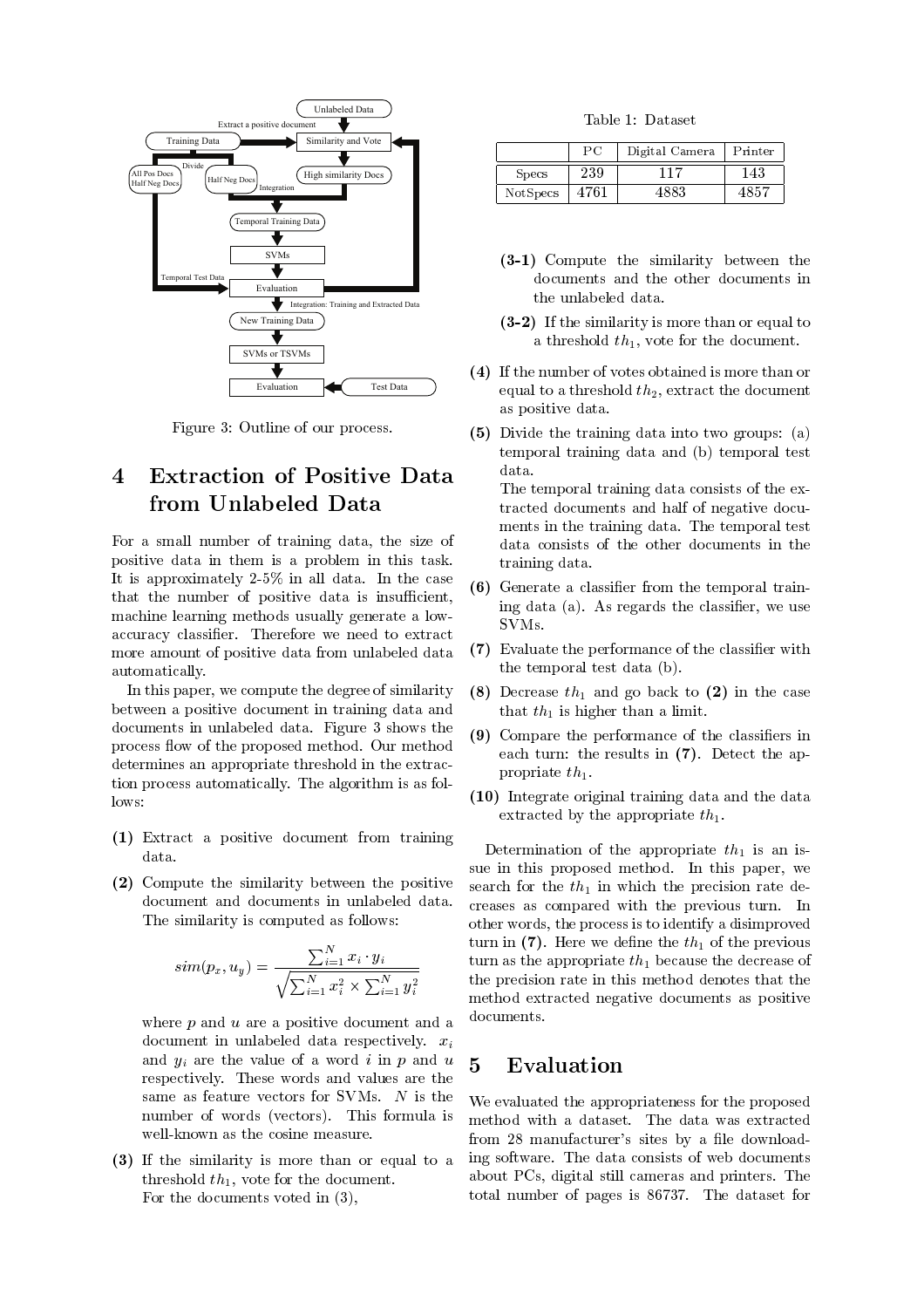| Product | Measure | (1) SVM | Our Method<br>(2)<br>$+$ SVM | $(3)$ TSVM | Our Method<br>$\left( 4\right)$<br>$+$ TSVM |
|---------|---------|---------|------------------------------|------------|---------------------------------------------|
| PC      | P       | 0.9171  | 0.8438                       | 0.8384     | 0.8360                                      |
|         | R       | 0.6928  | 0.8662                       | 0.8789     | 0.9112                                      |
|         | F       | 0.7711  | 0.8363                       | 0.8551     | 0.8708                                      |
| Digital | P       | 0.9582  | 0.8613                       | 0.7264     | 0.7218                                      |
| Camera  | R.      | 0.5201  | 0.8428                       | 0.8348     | 0.8840                                      |
|         | F       | 0.6408  | 0.8391                       | 0.7608     | 0.7762                                      |
| Printer | P       | 0.8944  | 0.7971                       | 0.7670     | 0.8402                                      |
|         | R.      | 0.4798  | 0.8612                       | 0.7891     | 0.8266                                      |
|         | F       | 0.5734  | 0.8247                       | 0.7574     | 0.8179                                      |

Table 2: Experimental result

evaluation was constructed by 5000 web documents extracted from all the data randomly. These documents were divided into 100 documents as training data and 4,900 documents as test data. Unlabeled data for our method and TSVMs was 1000 documents in the test data. We evaluated this experiment with 5 training data extracted from the 5000 documents. The number of data is shown in Table 1. In Table 1, the Specs and the NotSpecs denote documents including specifications and documents not including specifications, respectively. The Not-Specs includes specifications of other products. For example, the NotSpecs for digital cameras includes the specifications of video cameras and still cameras.

We evaluated this task by  $F$ -measure. The  $F$ *measure* is computed as follows:

$$
F-measure \t(F) = \frac{1}{\frac{1}{2P} + \frac{1}{2R}}
$$

where  $R$  and  $P$  denote a Recall and a Precision rate respectively.

Recall 
$$
(R) = \frac{\text{# of documents extracted correctly}}{\text{# of documents including specifications}}
$$
  
Precision  $(P) = \frac{\text{# of documents extracted correctly}}{\text{# of extracted documents}}$ 

We set the initial  $th_1$  to 0.95. The  $th_1$  was decreased in decrements of 0.05 until 0.35. We set the  $th_2$  to vote\_num  $\times \frac{2}{3}$ . The vote\_num denotes the number of votes obtained in the step (3) in Sect.  $\overline{4}$ .

We compared 4 methods: (1) SVMs, (2) SVMs with our method, (3) TSVMs, and (4) TSVMs with our method. The experimental results are shown in Table 2. For PCs, the method (4), TSVMs with our method, produced the best performance on F-measure. For digital cameras and printers, the method (2). SVMs with our method, vielded the best F-measure. Our method and TSVMs improved the recall rate, as compared with SVMs. This led to the improvement of F-measure. The recall rates of SVMs was insufficient although the

Table 3: The result of acquisition of new training data

| Product  | POS | AVE |        |        |
|----------|-----|-----|--------|--------|
| PCs      | 45  | 6.8 | 0.1511 | 0.8909 |
| Cameras  | 16  | 4.2 | 0.2625 | 0.5899 |
| Printers | 34  | Ð   | 0.1471 | 0.6950 |

precision rates of SVMs were higher than those of our method and TSVMs. The results show the effectiveness of the proposed method.

To accomplish higher F-measure, we need further consideration for the determination of two thresholds  $th_1$  and  $th_2$ . Table 3 shows recall and precision rates of the acquisition process of positive data from unlabeled data. The POS in Table 3 is the number of positive data (documents including specifications) in 1000 unlabeled data. The AVE in Table 3 is the average of the number of documents extracted correctly in the process. The results denote that our method often extracted negative documents as positive documents. In this process, the precision rate is the most important factor. If the process extracts negative documents as positive documents, it generates a low-accuracy classifier because the new training data contains incorrect labeled data. In particular, the precision rates of digital cameras and printers were insufficient. The results caused the decline of the precision rates in the product specification extraction (Table 2). Therefore, the estimation of the appropriate thresholds is one of the most important task. Also, we need to treat other similarity measures for the improvement of accuracy.

#### Conclusions 6

Table extraction in web documents is an interesting problem with many applications, such as web mining, QA systems and summarization. In this paper, we focused on product specifications presented in